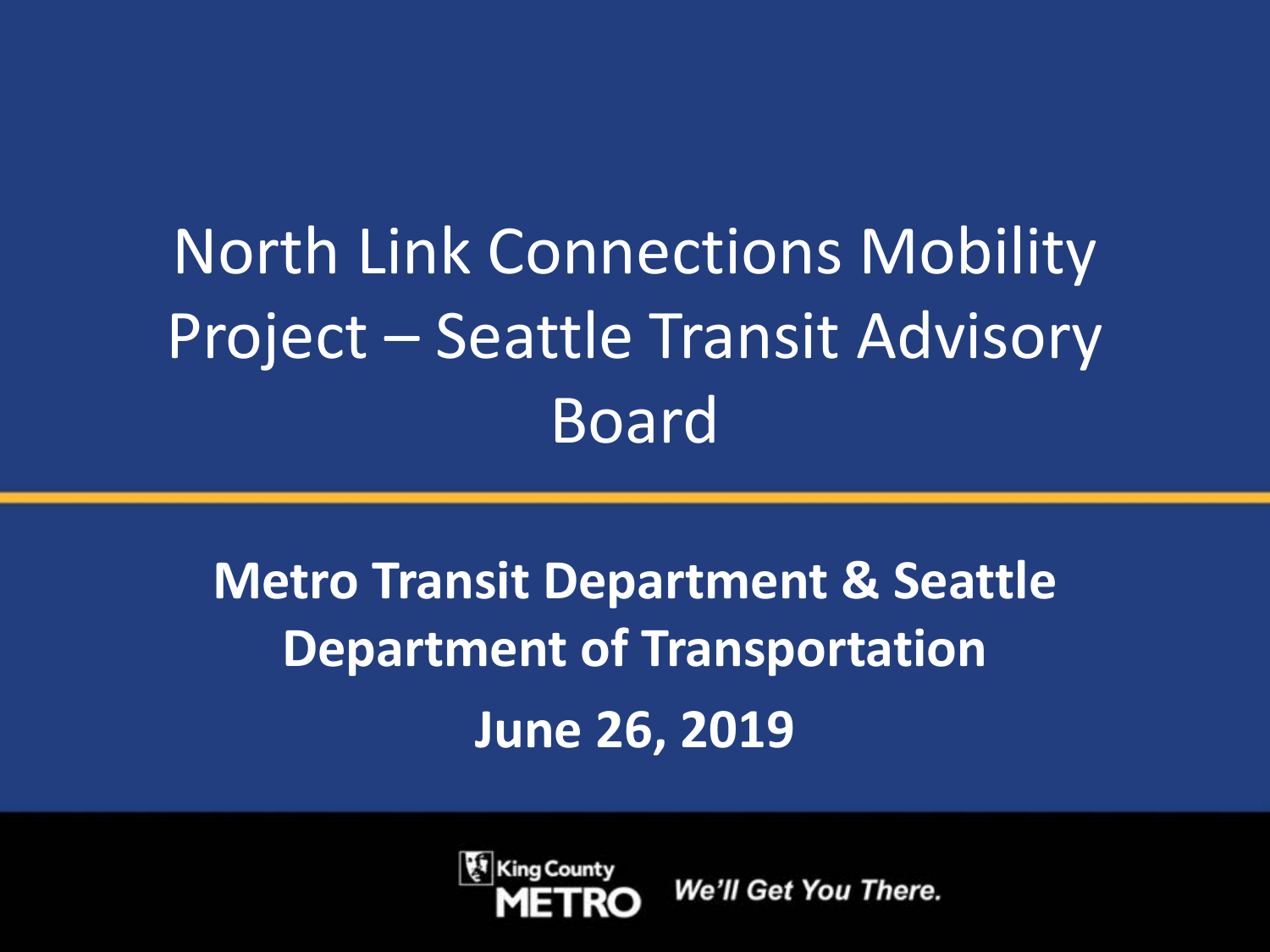### **What is the North Link Connections Mobility Project?**

- Respond to changing mobility needs and integration with 3 new Link light rail stations opening in 2021
- Metro's largest service restructure since March 2016 U-Link extension
- Partnership with ST, SDOT, UW, Community Transit, and other partners

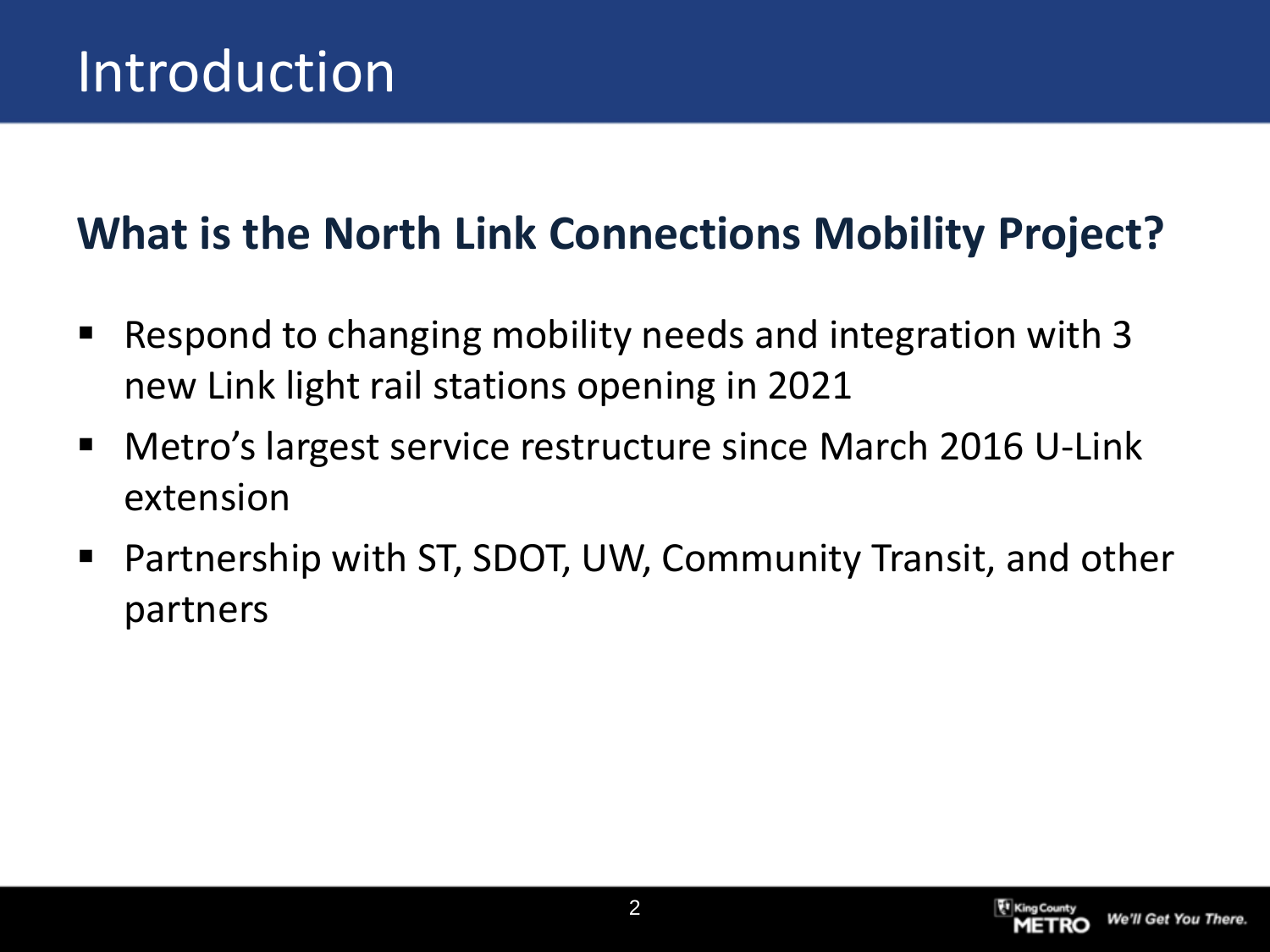### **What are we trying to do through this effort?**

- Improve mobility for historically underserved populations, centering on people of color
- Equitably inform, engage, and empower current and potential customers traveling in the project area
- Deliver integrated service that responds to Link expansion and meets customer needs

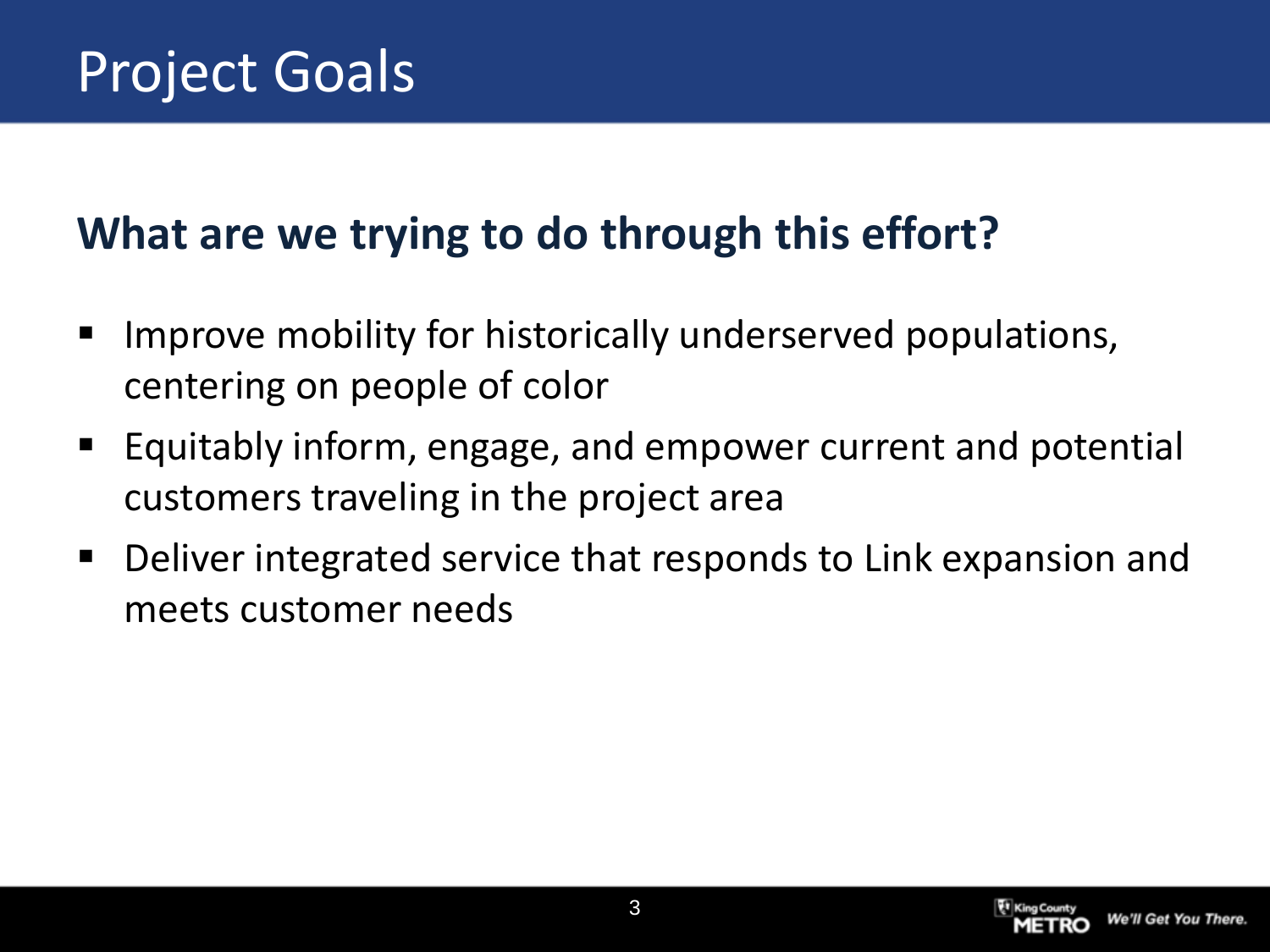## Sound Transit Integration

#### **Sound Transit Northgate Link Extension**

- **Open:** 2021
- **Length:** 4.3 miles; 3 stations
- **Service:** Every 4-6 minutes during peak hours.
- **Projected travel times:**
	- **Northgate to University of** Washington - 7 minutes
	- U District to Westlake 8 minutes



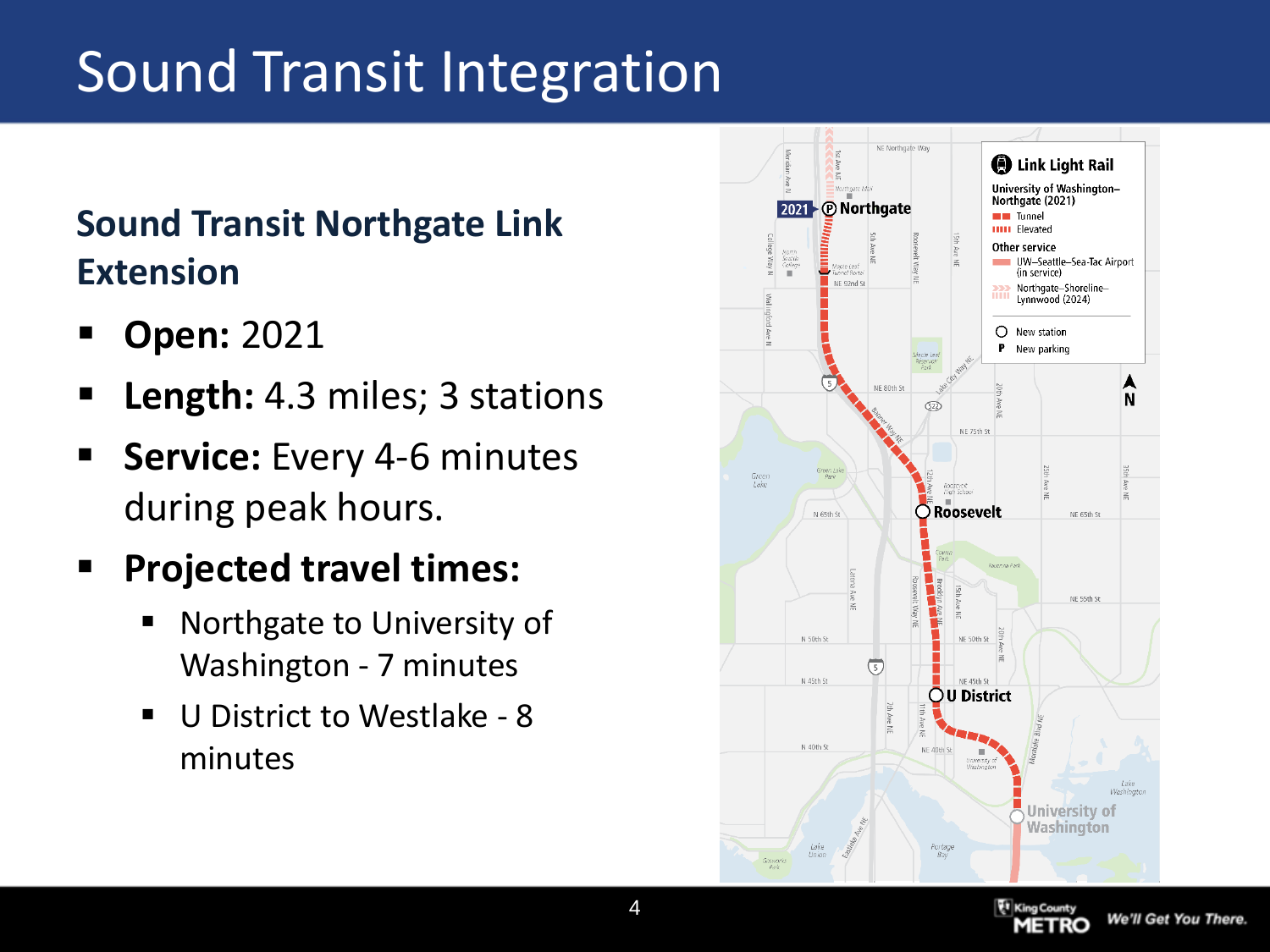## Project Scope

### **Where would service change or be impacted?**

- Focused on:
	- Seattle, Shoreline, Kenmore, Lake Forest Park, Bothell
- Over 30 Routes
- **E** Community Connections project areas
	- New areas and solutions identified during outreach

**North Link Connections Mobility Project: Study Area** 





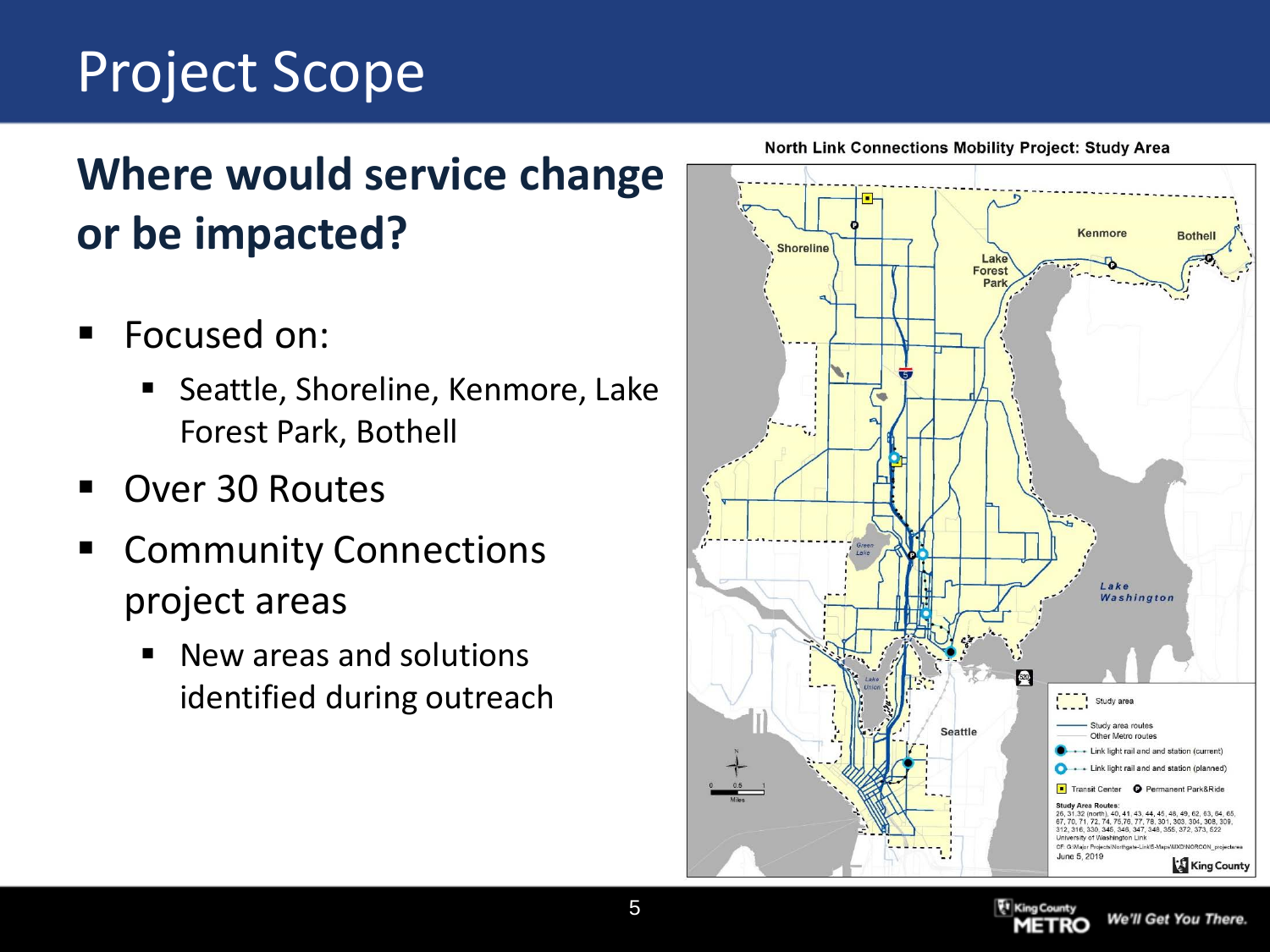## SDOT Goals & Objectives

- Making recommendations for service changes on Seattle-defined routes with a focus on equity
- **Delivering capital projects** to benefit speed and reliability (traffic signals, channelization, etc.) as well as enhance the rider experience and safe operations.
- Making operational improvements with addition/change in bus operations and access to transit (i.e. pedestrian crosswalks)
- Aligning transit planning with City of Seattle projects, programs and RSJI
- **Partnering on out reach** efforts with the three transit agencies
- **Supplying data** and information to inform decision making
- **Emphasizing a fair approach** to meeting the needs of each of the three transit agencies (Sound Transit, King County Metro, Community Transit and SDOT)

King County<br>METRO

City of Seattle

**SOUNDTRANSIT** 

**community**transi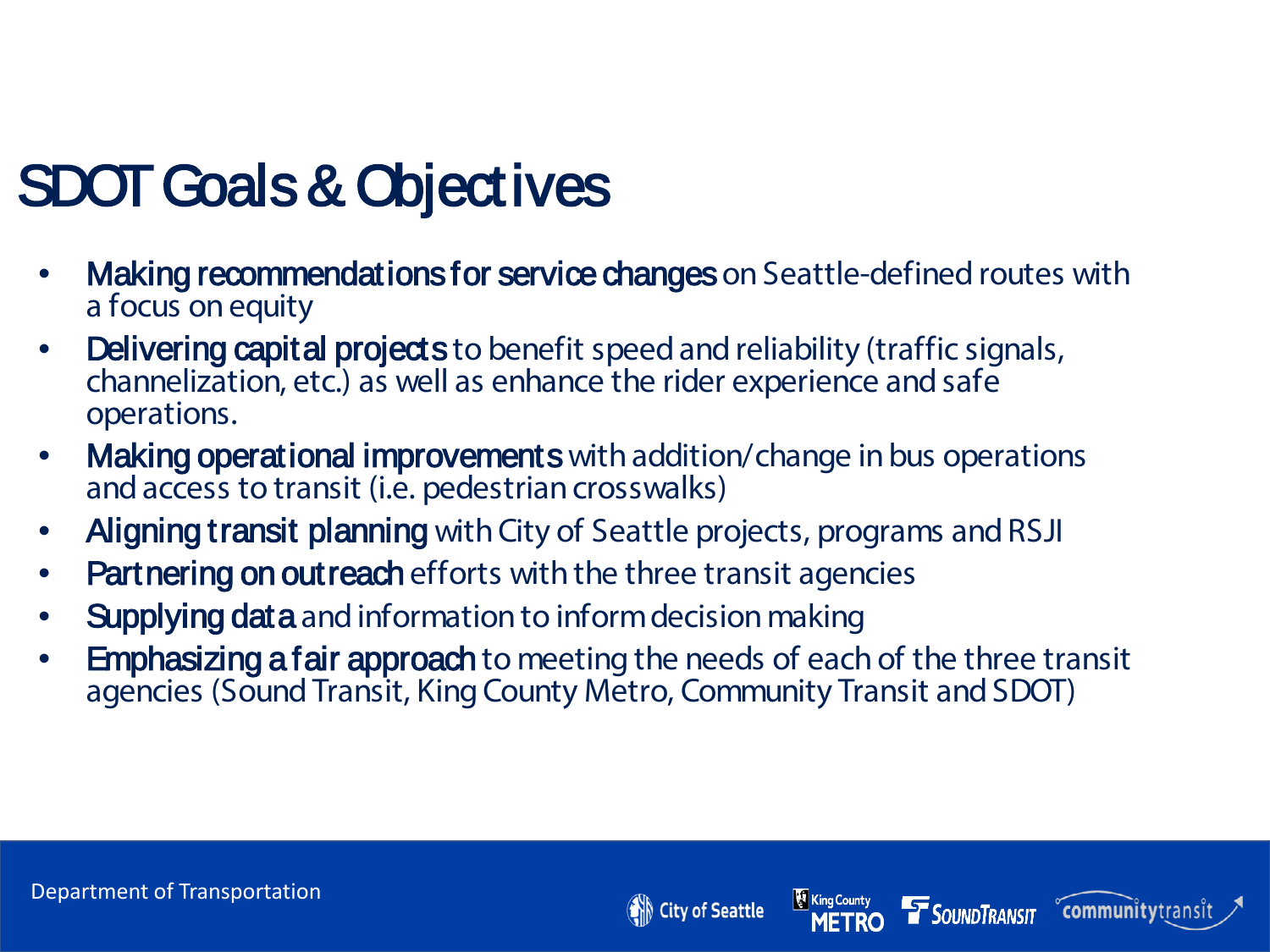

#### Department of Transportation

City of Seattle



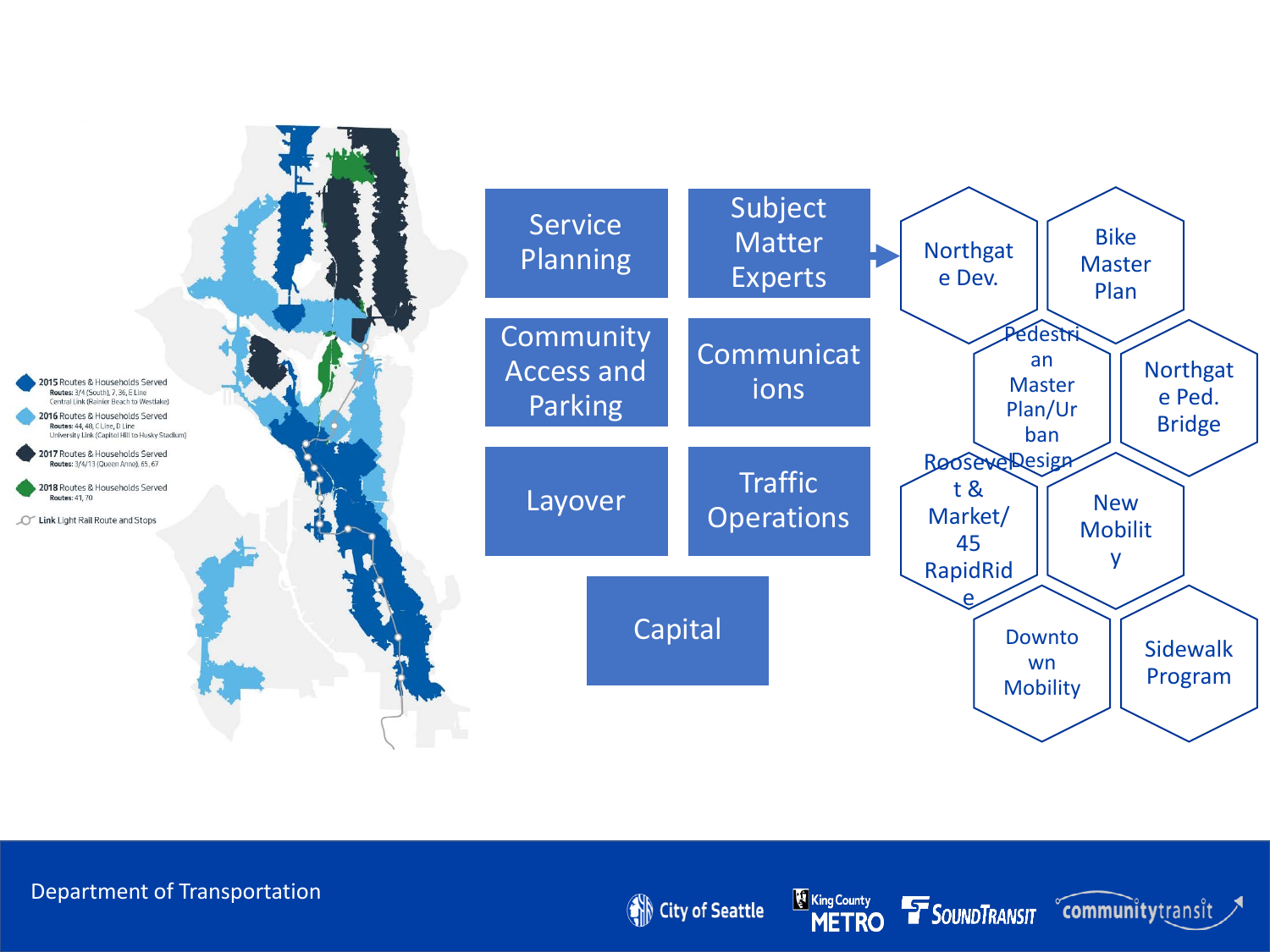## Equity Impact Review (EIR)

#### **EQUITY IMPACT REVIEW PROCESS**



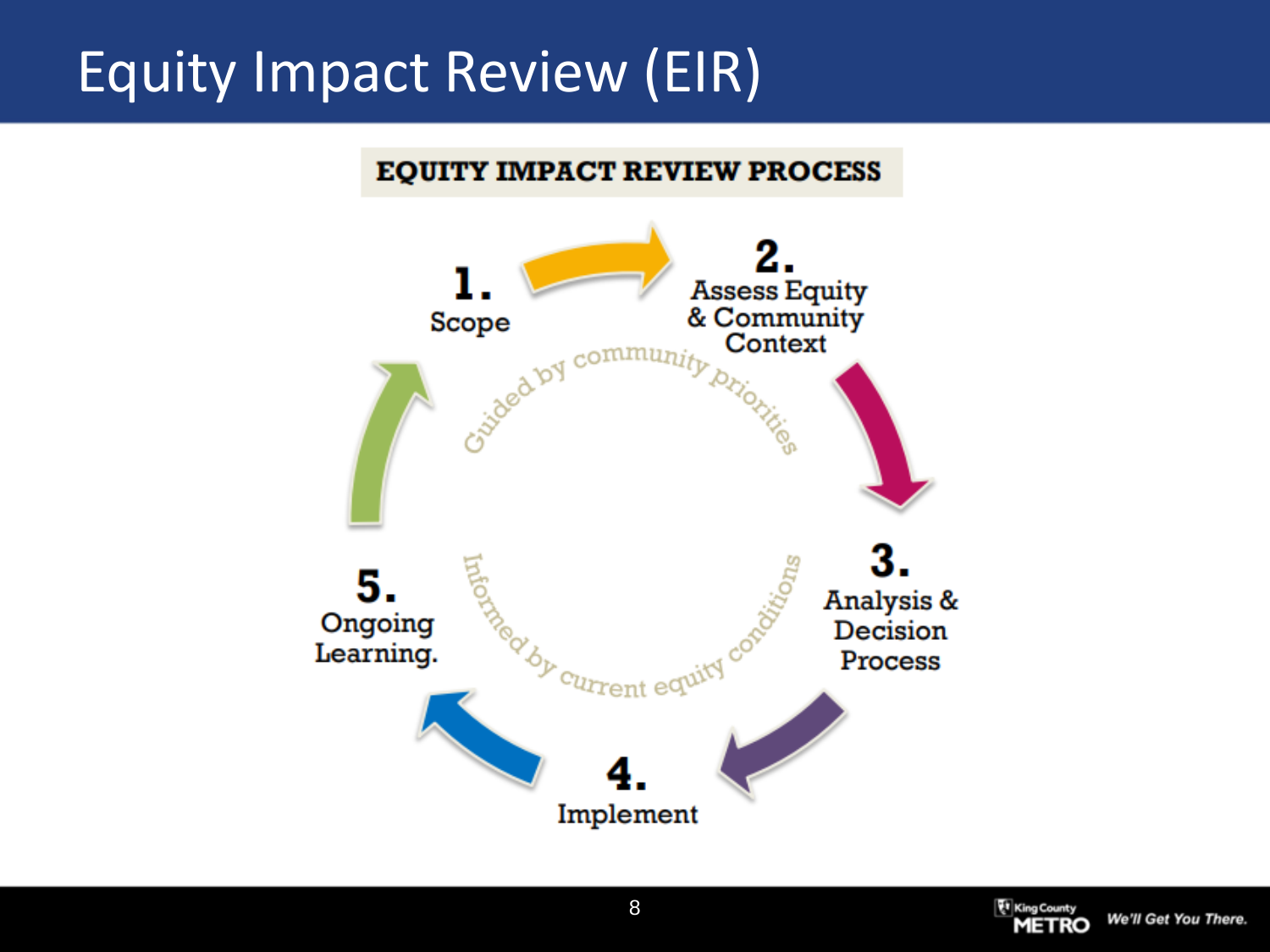## Community Engagement Overview

| <b>PHASE 1 June-July 2019</b>            | <b>PHASE 2</b> September-December 2019 |
|------------------------------------------|----------------------------------------|
| <b>Community Needs &amp; Priorities,</b> | <b>Iterative, Community-Driven</b>     |
| <b>Mobility Board workshopping</b>       | <b>Concept Design</b>                  |

| <b>PHASE 3</b> March-April 2020   | June 2020-March 2021 and beyond |
|-----------------------------------|---------------------------------|
| <b>Final trade-off decisions,</b> | Continue being present in       |

**Prepare proposal**

**community**

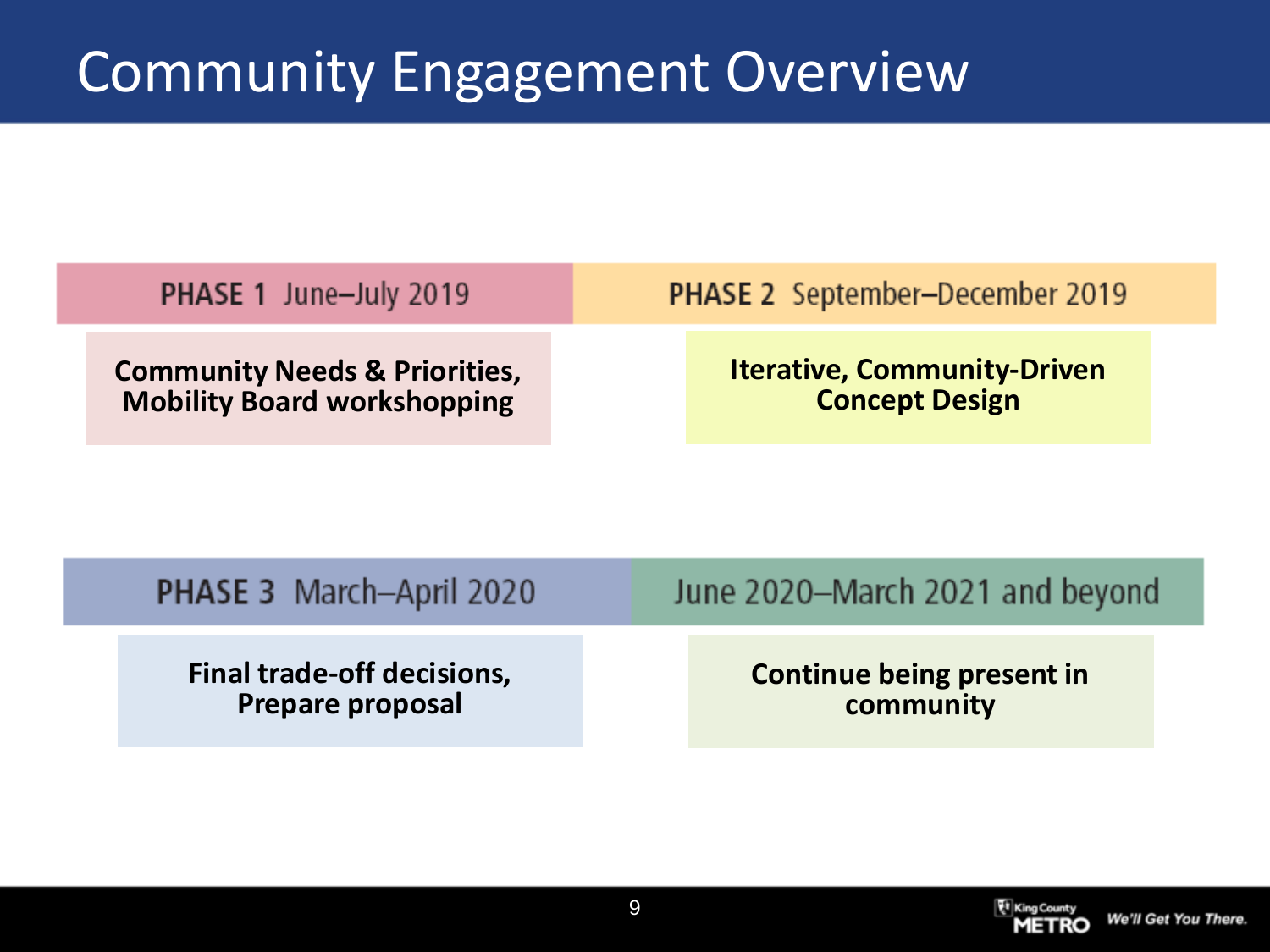## Timeline

### **What's the PROCESS? / How do we get there?**





**I** King County

We'll Get You There.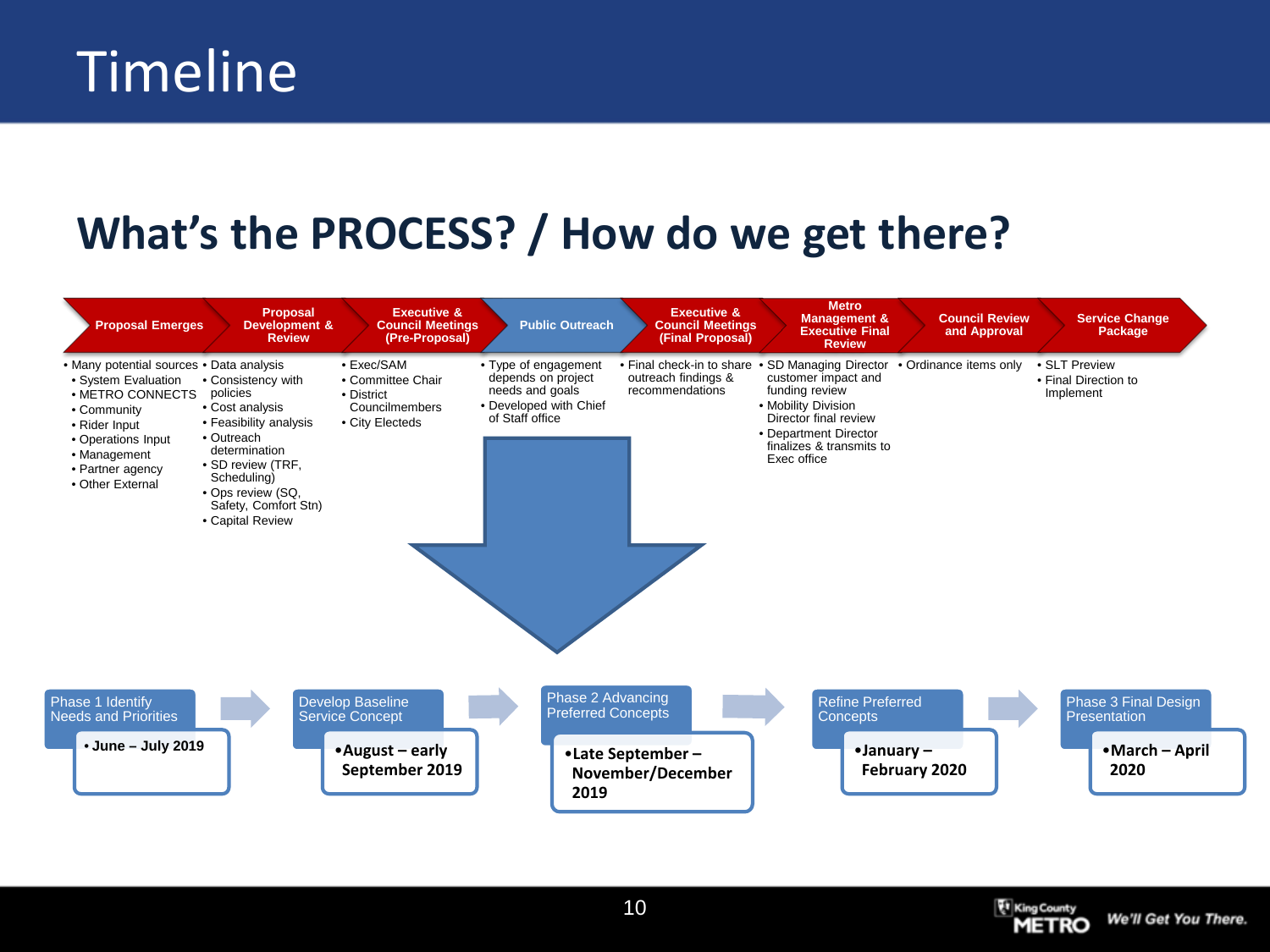## Deliverables

### **Here's what we're producing for the plan**

- **Equity Impact Review** 
	- $\blacksquare$  Includes existing conditions and equity baselining
	- Analyses of multiple network scenarios at different project phases
	- Summary of feedback of priority populations and how it informed decisions
	- Final report to King County Council
- Service Alternatives Summaries Phases 2 & 3, and Final Preferred
- **Service Change legislation**
- March 2021 Service Change Package
- Then we make it happen!

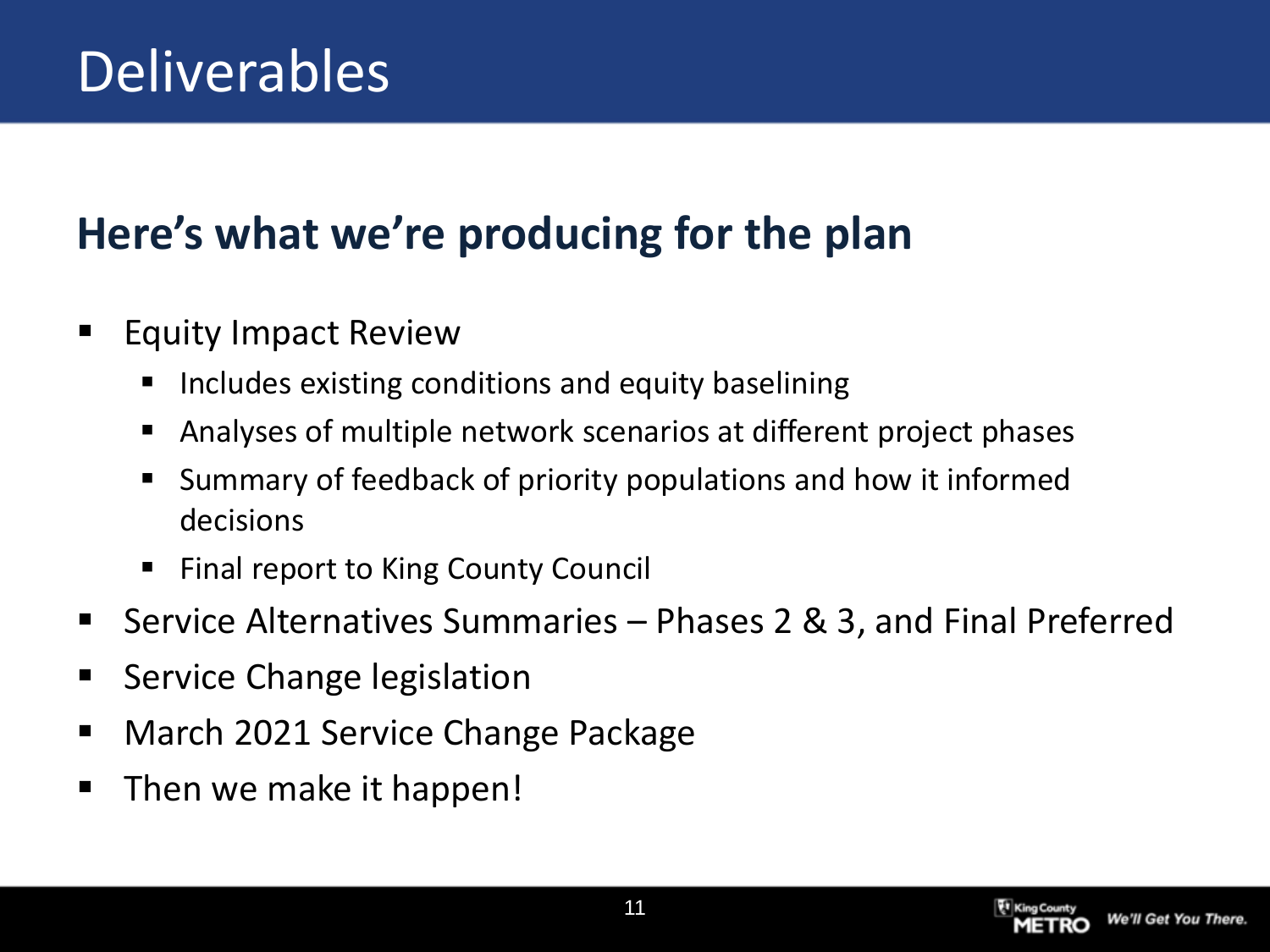## Next Steps & More Information

### **What's happening now?**

**Preparing for a public launch of Phase 1 of the project** 

#### **How do I know this is a real project?**

Because we are telling the public July 1!